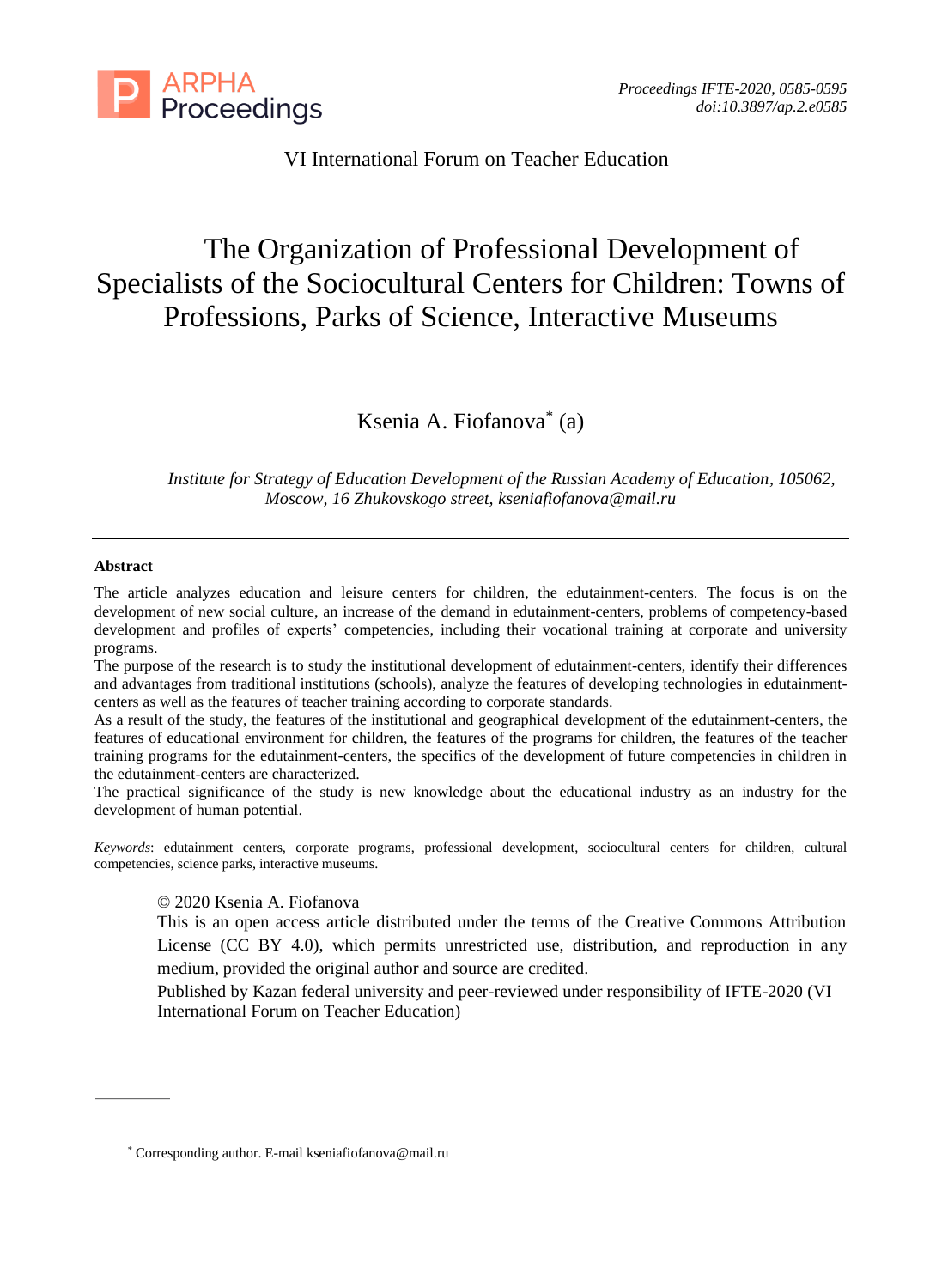## **Introduction**

Social and cultural centers (edutainment-center) of the non-governmental sector of additional education and leisure of children become a special task of entrepreneurial and professional pedagogical initiatives. Thanks to the initiatives of the entrepreneurial and business communities over the past five years, the market for socio-cultural and educational services for children has been intensively developed: towns of professions, science parks, and interactive museums.

However, against the background of intensive development of socio-cultural and cultural-educational centers in the edutainment sector, a lack of research data on the conditions and development trends of the new sector, on the problem of training teachers for such centers, which require completely different pedagogical competencies than at school, is noted.

These tasks become even more relevant in the context of amendments to the Federal Law "On Education in the Russian Federation" (Government of the Russian Federation, 2012) regarding the organization of the provision of additional education for children both in state educational organizations and in private organizations implementing additional general educational and sociocultural programs for children.

## **Purpose and objectives of the study**

The purpose of the research is to study the institutional development of centers, to identify their differences and advantages from traditional institutions (schools), to analyze the features of developing technologies in centers, the features of the training of teaching staff for centers according to corporate standards. As a result of the study, the features of the institutional and geographical development of the centers, the features of creating a developing environment for children, the features of the developing programs for children, the features of the training of pedagogical staff for the centers, the specifics of the development of future competencies in children in the centers are characterized. The practical significance of the study is new knowledge about the educational industry of the future as an industry for the development of human potential.

### **Literature review**

The amendments to the law are aimed at solving the problem stipulated by the Executive Order on Implementing State Policy in Science and Education, No. 599 (2012) to increase by 2020 the number of children aged 5 to 18 years studying in additional educational programs in the total number of children this age up to 70–75%. The changes taking place both in the development of new sociocultural centers - non-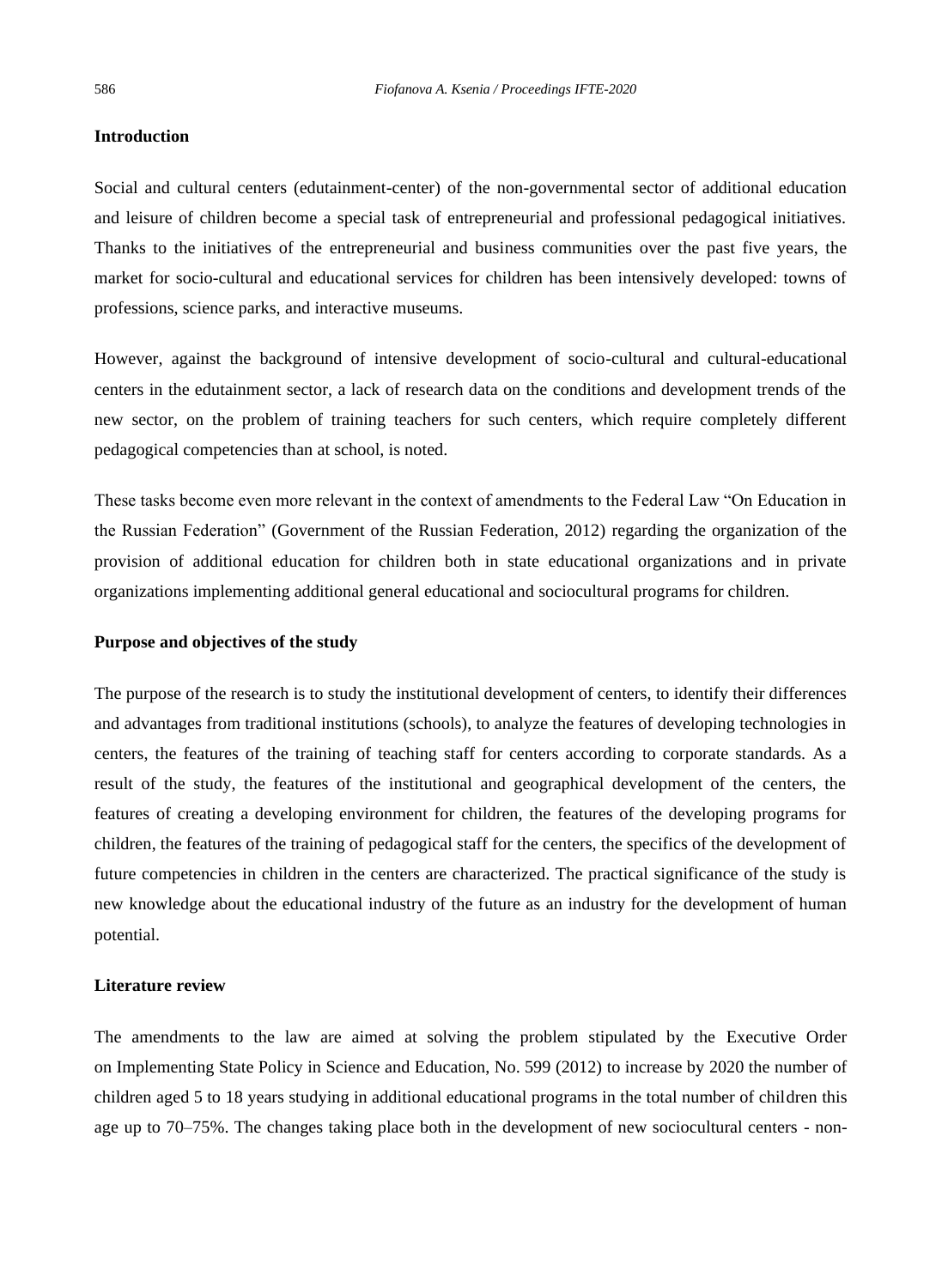governmental organizations and practices of continuing education, and in the change in the state's position regarding the support of private organizations and the development of public-private partnerships, actualize the need for research data on the development of the edutainment sector for making sound management and investment decisions , as well as to form the views of stakeholders on the development of new markets for educational services, new practices and training teachers to implement these new practices.

In foreign pedagogy edutainment is already widespread. In 1973, Robert Heyman first mentioned education in a report to the National Geographic Society (Heyman & Parnall, 1973). In Russia, the concept of practice of introduction has been introduced relatively recently. And as in the journalistic texts of the media: the "New Park Culture" portal, where it is proposed to divide the edutainment sector into 2 parts "the first is when you mean the way of transferring information and skills to those who are not too motivated (Brown & Bimrose, 2014). Here, entertainment is seen as a way to sweeten the pill. The second is when the learning process itself is understood as entertainment and information and skills can be extracted from a variety of sources, including those that were not originally intended as educational materials. The first, respectively, implies a passive perception of information and the second – active search". The popular Internet publication MEL speaks about the usefulness of using the potential of the edutainment sector to develop children's skills: "Most of the skills for life are acquired by children in the game. Gaming education, edutainment is also a fast-growing business. In the game it is really possible (and easier) to teach reading, writing and counting, to remember any information, to acquire any skill, to master any mental actions. The secret of the game is that motivation is already hidden inside" (Remorenko, 2016).

The situation of the development of sociocultural centers of the edutainment sector also attracts the attention of Russian researchers. So, for example, Shaykhlislamova (2017) speaks about the expansion of pedagogical opportunities in increasing the motivation of the child, when using edutainment technology. Karmalova and Khankeeva (2016) in their article "Entertainment: a concept, specificity, study of the needs of the target audience", they say: "Entertainment is a modern sociocultural technology for the development of children, which has a number of methodological advantages and prospects. However, one cannot deny the fact that education is not an alternative to academic education. This technology is an additional option, an interesting way to gain new knowledge".

## **Methodology**

The methodological basis of the study was:

1) The theory of creative industries "Creative industries" (Landry, 2012) and specialized industries (Porter, 1980; Marshall, 2010).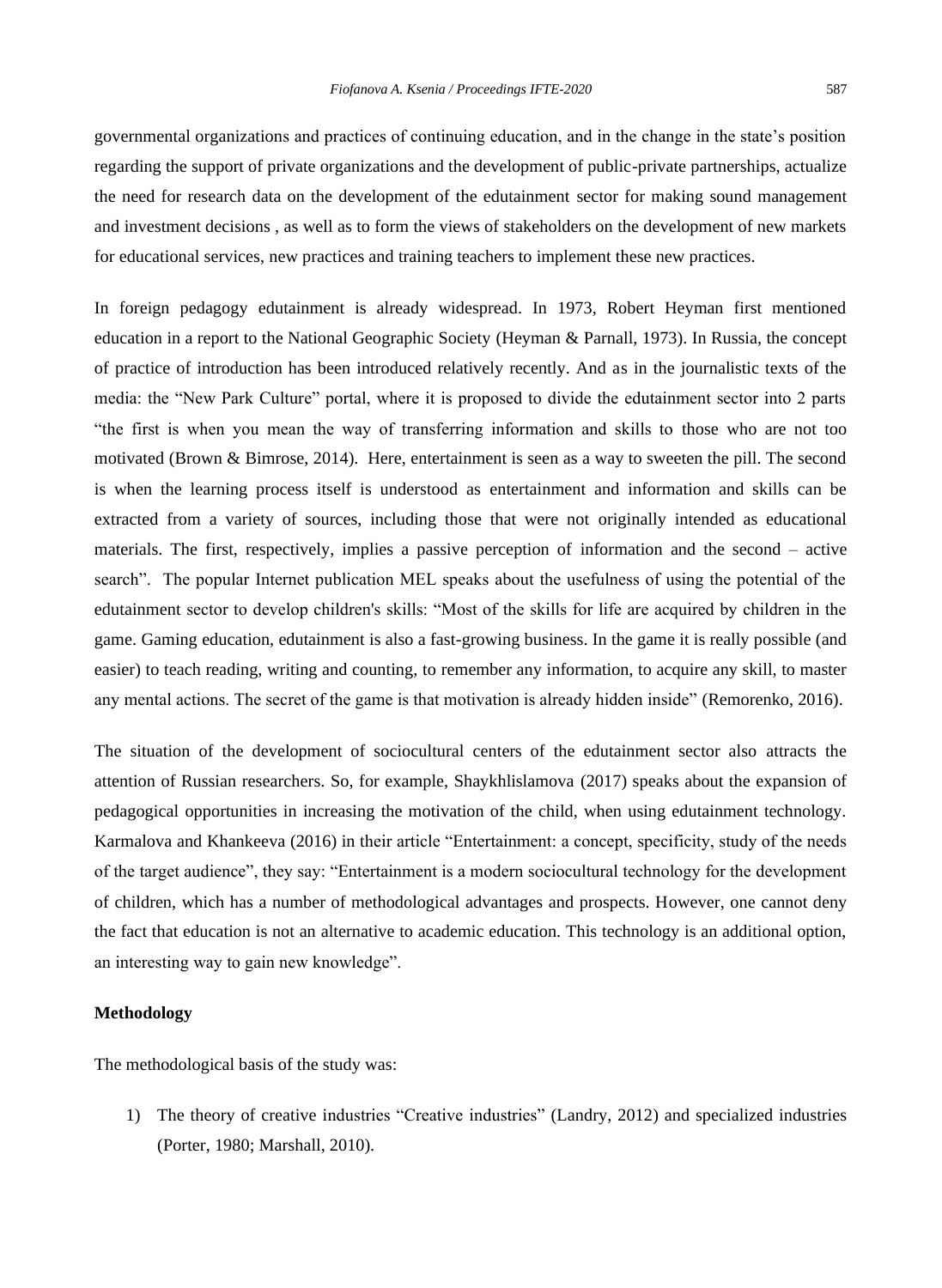- 2) The concept of the structure of the creative industry 4: 0 (Van Heur, 2019).
- 3) Concepts of developing children's education as an open sociocultural space and environment of self-determination (Moeglin, 2018).

The research methodology is based on the methods of content analysis of developing programs of edutainment centers, the methods of factor analysis of dialogue and socio-cultural competencies in children, the method of comparative analysis of the institutions of edutainment centers and schools, and the method of statistical analysis.

For the period 2015-2018 we investigated the development of new sociocultural centers-edutainment using survey methods, interviewing teachers and managerial towns of professions and interactive museums, as well as using focus group methods, questioning consumers of edutainment services, a method of content analysis of corporate teacher training programs for socio-cultural centers (Fiofanova, 2018).

## **Results**

Despite the fact that the concept of "edutainment" appeared in Russia recently, we see that interest in this phenomenon is growing. And according to the results of interviews of the township managers of the professions of Kidburg, Kidzania, Masterslavl, managers of science parks and interactoriums: Mars-Tefo, Experimentanium, Tecla-park and others, it was revealed that these socio-cultural centers have a shortage of teaching staff and a lack of professional competencies necessary for the implementation of sociocultural and educational activities precisely in these centers, since the teacher of the sociocultural centeredutainment performs slightly different functions than in school, this is due to the use of other technologies.

Edutainment technology is based on such organizational and pedagogical techniques as:

Event-Based Learning – such an approach in the organization of the pedagogical process, when the process of child development is built on events. Such events may include creative festivals, intellectual competitions, fairs of technologies and achievements, etc. The child acts here as the creator, subject of action and hero of the event.

Learning Through Storytelling – a way to build a child's development process in the form of history Effective supply of developing material will help provide software products. The plot design can be arranged in the form of sms, comics, online correspondence, videos, travel books, etc.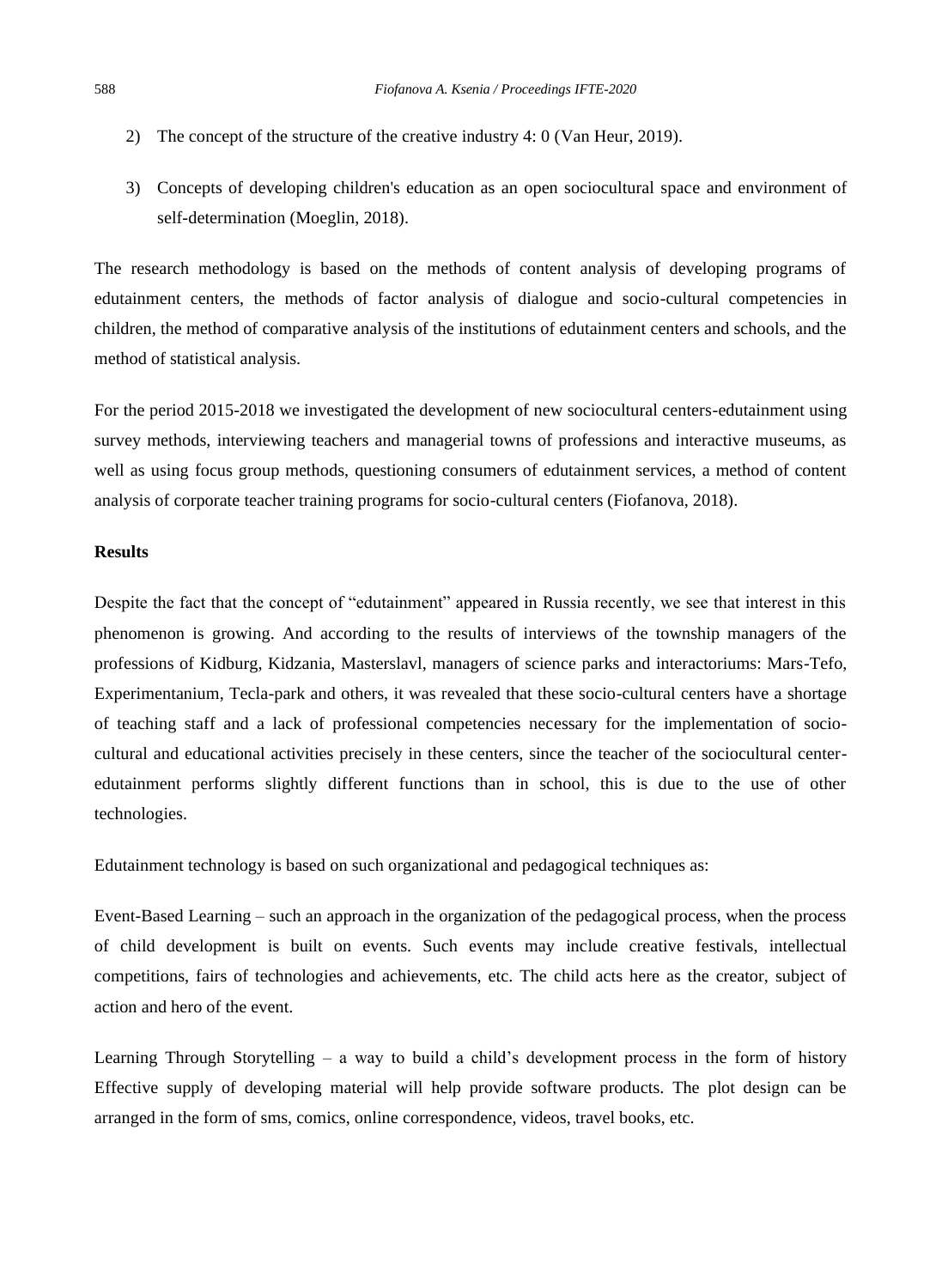Threshold Concepts – pedagogical technique that breaks the threshold representations of students. Its essence boils down to encouraging children to look at the problem under study with different eyes. For example, bewildered by absurd reasoning, show how chemical and physical processes manifest themselves every day in the kitchen, show 3-d reactions on Mars, etc. Such a technique helps to connect science with practice, to problematize the sociocultural context of child development.

Thematic Education – this is the principle in which the learning process is built not within the framework of disciplines or subjects, but within the framework of an interdisciplinary topic (Edutainment as Modern Technology, 2020).

Today, the most common formats of sociocultural centers are science parks, towns of professions and interactoriums (interactive museums). In 2011, in Russia there was only 1 fleet of professions, and there were 4 pieces of interactive science museums. By 2017, the number of profession parks increased to 40, and more than 90 interactive museums.

Organizational forms of classes with children in socio-cultural centers-edutainment: master classes, laboratory work, career-oriented games, science shows, tours, lectures, quests, etc.

Due to the fact that organizational principles, and developing technologies, and the structure of the content of developing activities, and the forms of communication with children in edutainment socio-cultural centers are different from school ones, therefore teachers with a different type and profile of competencies are in demand in socio-cultural centers. The problem is that universities do not have enough higher education programs that would ensure the staff development of the edutainment industry. Many townships of professions, science parks, interactive museums develop their corporate programs for professional development of personnel, their standards for certification of professional competencies of teachers of socio-cultural centers-edutainment.

The content analysis of corporate programs of sociocultural centers-edutainment made it possible to identify key competencies in the profile of competencies of teachers of townships, science parks, and interactive museums. It is these competencies that are the subject of professional development in corporate programs and the subject of certification for employment in sociocultural centers-edutainment.

### *General cultural competencies:*

- able to apply modern communication technologies, including in a foreign language (s);

- able to analyze and take into account the diversity of cultures in the process of intercultural interaction;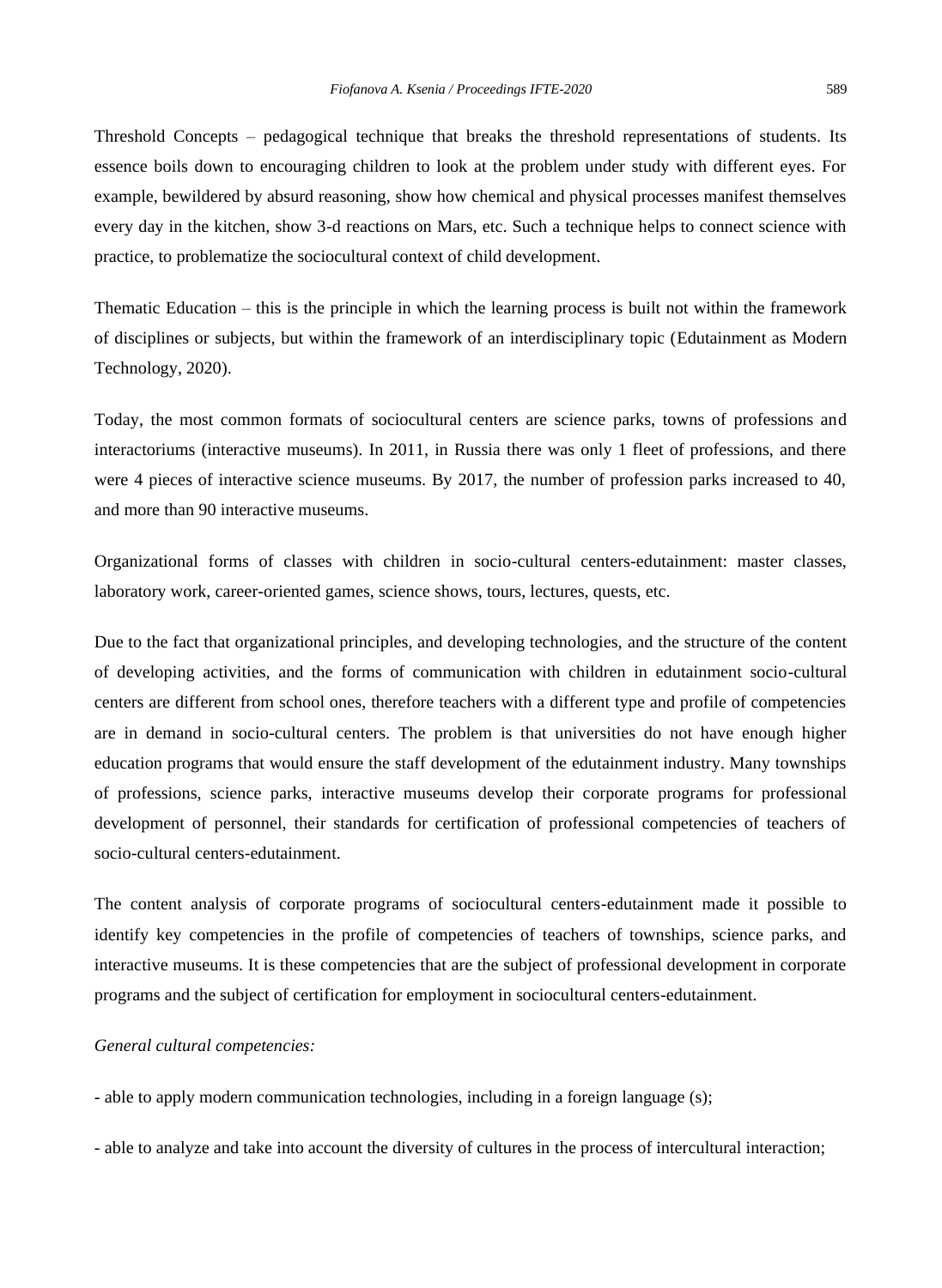- knows how to ethically resolve a conflict situation;

- analyzes the working situation, carries out current and final control, assessment and correction of their own activities;

- understands the need for constant self-development, develops skills for the constant expansion of one's own knowledge.

General professional competencies:

- knows how to organize pedagogical support for the child's self-determination in a situation of choice;

- knows how to maintain a dialogue with the child, depending on his interests and on topics of interest to him;

- knows how to organize groups of children according to their interests, cooperation in groups and social interaction of children;

- organizes developing technologies of interactive classes according to the principles and technologies of sociocultural centers-edutainment.

Special professional competencies:

- knows how to methodically competently develop a new developmental program for children in the territory of the profession town, science park, interactorium (a new educational route or a new educational topic in the sociocultural environment of profession towns, science parks, interactoriums);

- owns modern methods, forms, means and technologies of interactive classes; targeted assistance to children;

- knows how: to use knowledge about the developmental features of students for planning interactive classes; apply educational technologies to individualize classes.

The organization of professional development of personnel of sociocultural centers-edutainment is most often carried out in the form of corporate programs of professional development in professional towns, science parks and interactive museums. Also, for 2017-2018. Master's programs in this profile of training professionals began to be created at universities. For example: higher education educational program "Event-technologies in the creative leisure industry" (Kiseleva, 2020), implemented at the Institute of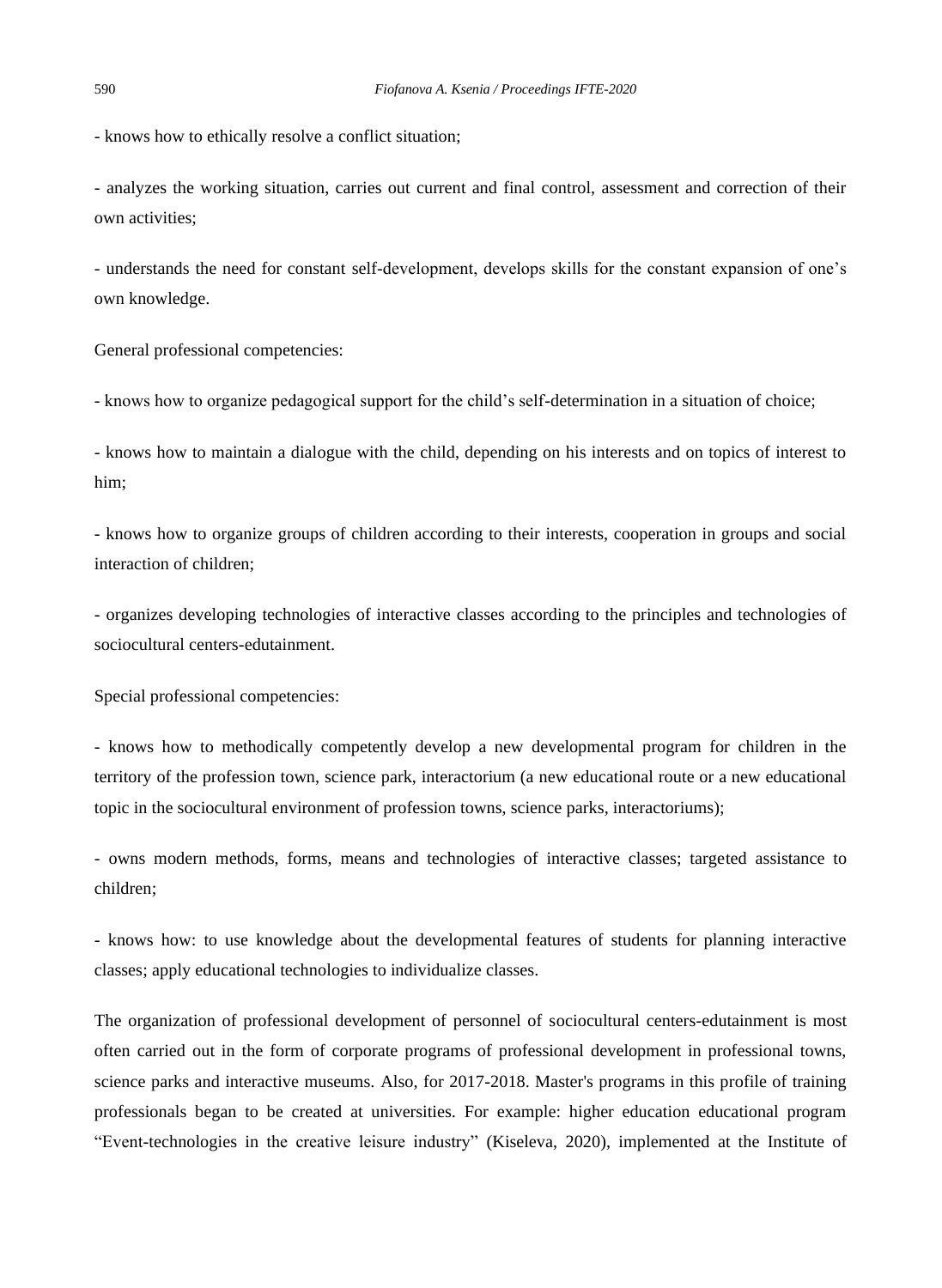Culture and Arts of the Moscow City Pedagogical University, as well as the higher education educational program "Designing Urban Educational Infrastructures" (Ivanova, 2020), implemented at the institute of system projects of this university. Higher education educational program "Psychology (profile: intercultural communication)" is being implemented at Moscow State University.

The content of these programs is structured for relevant tasks and educational results and includes such courses as: "Phenomenology of educational infrastructure", "Educational potential of edutainment practices", "Assessment of development results in edutainment programs", "Creative pedagogy", "Educational underground", "Producing educational projects", "Studying the development trends of international and Russian educational infrastructures", "Designing and redesigning the socio-cultural and educational environment".

As part of the training, students practice in Kidburg, Kidzania, Mars-Tefo, Experimentium, Tesla Museum, and Projectorium.

To enter the edutainment socio-cultural center, students undergo certification of qualifications according to the corporate standards of edutainment centers.

# **Discussion**

To assess the quality of training professionals for sociocultural centers-edutainment, we used interviews of city managers of professions, science parks and interactorums, as well as factor analysis of feedback from parents and children on the otzovik.com.

The managers of edutainment sociocultural centers and the parents of children attending edutainment centers note the ability to interest children in science, a profession, and a specific topic as positive results of the professional development of teachers at edutainment centers. Many respondents said that teachers of edutainment centers contribute to the formation of children's interest, which will ensure that the child begins to plunge deeper into some area (science, study of the city, profession). Kidburg manager:

*We don't say that we are engaged in career guidance, but we hope that children will leave here inspired by the atmosphere of a profession and with emphasis on choosing it*.

Masterslavl manager:

*Even if a child comes to us in two years for all of our 5 physics programs that will take place in these two years, he is unlikely to learn physics, but at least he will expand some ideas, some kind*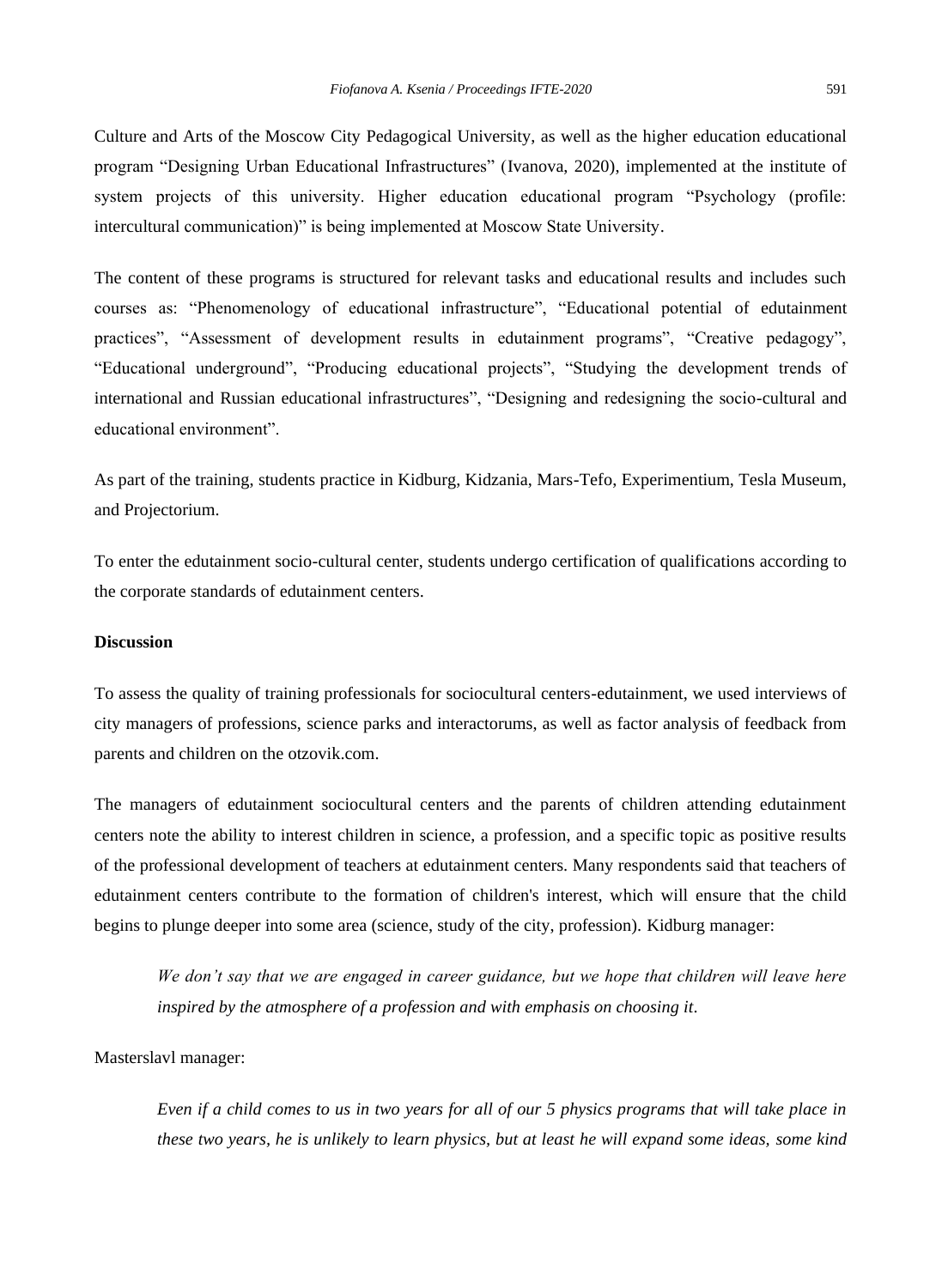*of more scientific look at peace. The main thing is that he will have an interest in these things and then he can already study it on his own, at some specialized circles and so on.*

The manager of the Experimentium:

*Our goal is to interest children in the study of sciences, that science is not just numbers, formulas, but that it is interesting and there is practical application for this*.

Another important competence of edutainment-center teachers who consider camp managers of professions, science parks and interactoriums is: the creation of conditions for the socialization of children, integration into the adult world, career guidance. The manager of Kidzania:

*This is, of course, socialization. Because here he played with his guys, with his friends, in a completely different way – a fireman…*

Career guidance elements in the occupation park are also noted by parents. Judging by the reviews from special sites where you can describe your impressions, advantages and disadvantages of organizations (http://otzovik.com/), parents note a variety of activities (tests of professions), which is important for them at an early age:

*My seven-year-old the daughter already knows who she will be when she grows up, a teacher. In Kidzania, a child is filled in a citizen's passport, given a receipt for the initial capital, a city map and a memo of professions. After visiting the exchange you need to go to the bank to exchange the receipt for the pros. We got the money, now we're going to the hospital for a physical examination. Here, of course, everything is individual and depends on the child*.

Another mother notes the possibilities of understanding adulthood "playfully":

*I must say that the details are thought out perfectly. If the fire department, then the fire is going to extinguish by car and the impromptu fire is really extinguished. If you work in the ambulance, then by car with a flasher they go to help people. If mail, then really children deliver and deliver mail and parcels to organizations. Everything is like in adulthood. This is a big world for little ones. Children understood a great life effortlessly ... So, the positive aspects: a fundamentally new leisure for children, the opportunity to learn a particular profession, to understand how it works, familiarity with adult life, a unique interior that repeats the "big life".*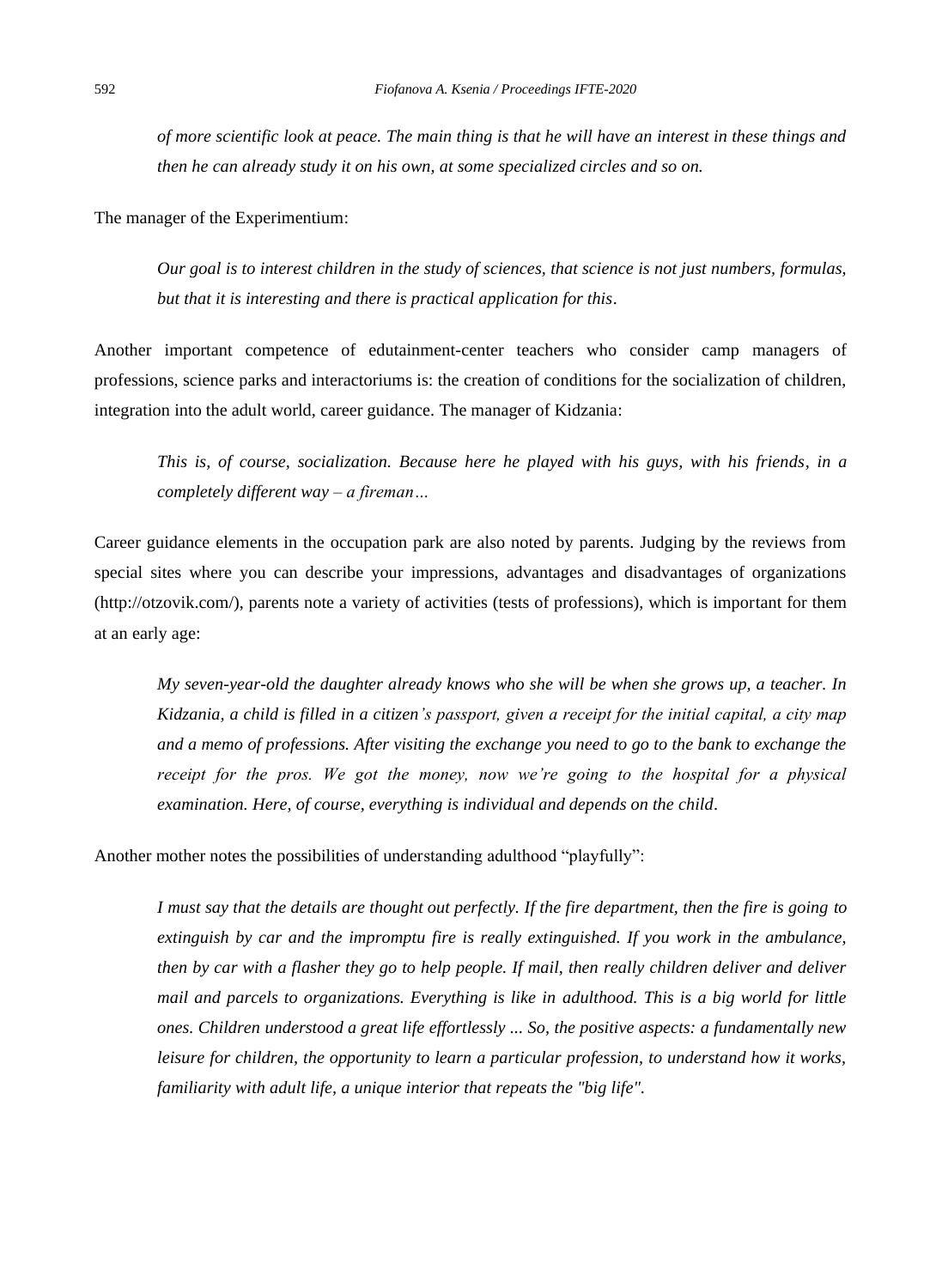It is worth noting that the format of the children's park of professions is included in the "5 formats of career guidance practiced throughout the world" (Borodai, Kolesnikova, & Nikitina, 2020). Parents also note one of the important competencies of an edutainment-center teacher – creating conditions for parents to communicate with their children and share leisure activities (typical for all formats except towns of professions where parents, as a rule, do not participate). The manager of Kidburg:

Communication, communication, which results from interactivity; family leisure, i.e. parent involvement. Parents can be present at all classes, they can participate, and we need to work on this further, it is very important.

# Parent review:

*And when the child and I leave, we communicate with him in the same language and on an interesting topic, come home, tell dad and brothers about what we saw, hear, start arguing, discussing, also on the Internet too looking for information. It's very interesting, that is, if we watched a movie in a movie theater, then maybe it was not so useful for our children.*

### **Conclusion**

Thus, we can conclude that in society there is a demand for new professional competencies of pedagogical specialists, the growth in demand is associated with the creation of new developing sociocultural practices and a new sociocultural industry of edutainment centers. At the same time, the vocational education system must flexibly and quickly respond to changes in the labor market and design popular professional education programs.

# **References**

- Brown, A., & Bimrose, J. (2006). *Technology-enhanced learning: strengthening links with practitioners*. Paper presented at the 12th International Conference on Technology Supported Learning & Training , Berlin.
- Borodai, A., Kolesnikova, D., & Nikitina, I. (2020). Five career guidance formats practiced around the world [online article]. Retrieved from http://178.19.249.10/5-formatov-proforientatsiipraktikuemye-vo-vsem-mire/
- Edutainment as Modern Technology [online article]. (2020). Retrieved from http://www.newworldencyclopedia.org/entry/Edutainment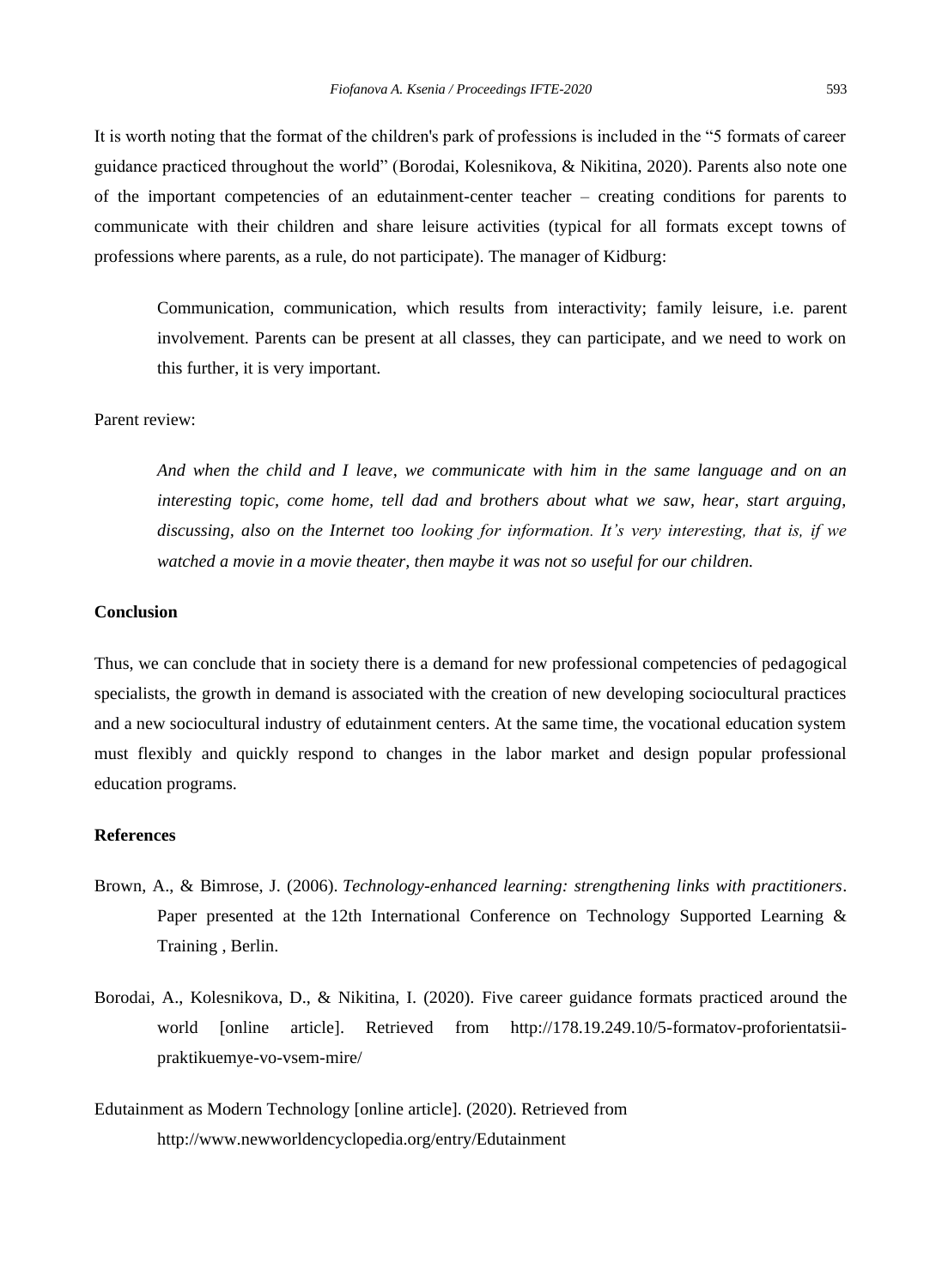- Executive Order on Implementing State Policy in Science and Education, No. 599, c.1, s.1 (2012). Retrieved from<http://base.garant.ru/70170946/>
- Fiofanova, K. A*.* (2018). *Development of edutainment industry in Russia: towns of professions, science parks, interactive museums*. Moscow: Case.
- Government of the Russian Federation. (2012). *A law 'On Education in the Russian Federation'* (in Russian). Retrieved from<http://zakon-ob-obrazovanii.ru/>
- Heyman, R. G., & Parnall, T. (1973). Use (or Abuse) of the Limited Partnership in Financing Real Estate Ventures in New Mexico. *NML Review, 1*(2), 251-285.
- Ivanova, E. V. (2020). Designing urban educational infrastructures [online article]. Retrieved from https://www.mgpu.ru/programs/magister/proektirovanie-gorodskih-obrazovatelnyh-infrastruktur/
- Karmalova, E. Yu., & Khankeeva, A. A. (2016). Adjointment: concept, specificity, study of the need for the target audience. *Bulletin of Chelyabinsk State University, 2*(101), 64-71.
- Kiseleva, O. I. (2020). Event-technologies in the creative leisure industry [online article]. Retrieved from https://www.mgpu.ru/programs/magister/upravlenie-event-proektami-v-uchrezhdeniyah-sotsialnokulturnoj-sfery-i-obrazovaniya/
- Landry, C. (2012). *The creative city: A toolkit for urban innovators*. London: Comedia.
- Marshall, N. A. (2010). Understanding social resilience to climate variability in primary enterprises and industries. *Global Environmental Change, 20*(1), 36-43.
- Moeglin, P. (2018). *Les Industries éducatives* [Education industries]. Paris: Puf.
- Porter, M. E. (1980). *Competitive Strategy: Techniques for Analyzing Industries and Competitors*. New York: Free Press.
- Remorenko, K. (2016). Why our children will be more honest than us [Blog post]. Retrieved from http://mel.fm/blog/katja-remorenko/91673-pochemu-nashi-deti-budut-chestneye-nas
- Shaykhlislamova, L. F. (2017). *New practices of edutainment.* Retrieved from https://istina.msu.ru/collections/12075073/